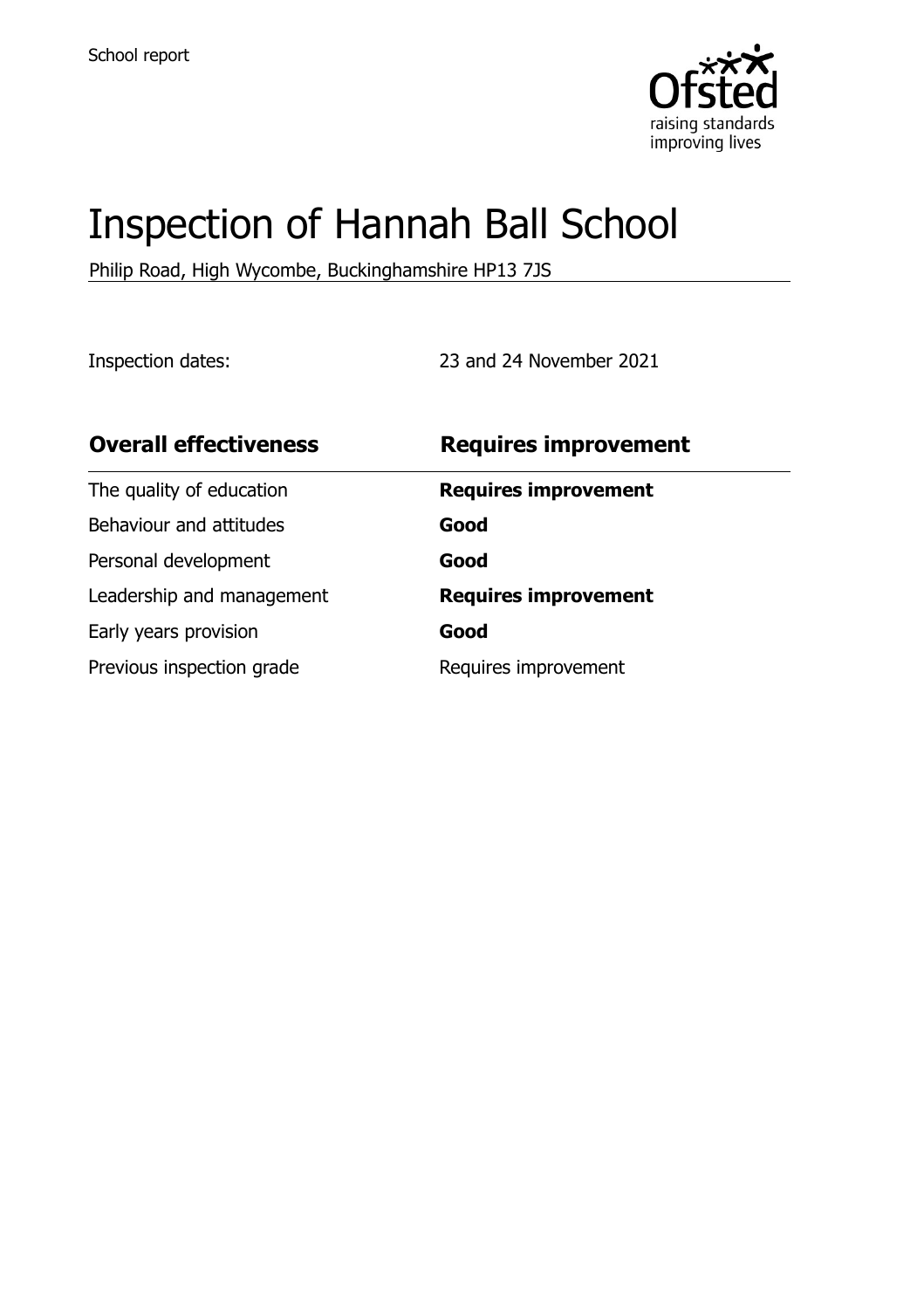

# **What is it like to attend this school?**

This is a friendly and welcoming school. Pupils enjoy being challenged to learn new things. They participate in a wide range of trips and workshops which link to what they learn in the classroom. However, not all pupils learn as much as they should. Some pupils who struggle with reading are not helped to catch up effectively enough.

The school's values of kindness and respect are evident in the way children interact with each other and their teachers. For example, pupils walk calmly in corridors and hold open doors for each other. Bullying is dealt with effectively by leaders, and pupils are helped to resolve their differences with the support of an adult.

Leaders and teachers help pupils to develop personally as well as academically. One parent summed up the school's approach: 'My children receive encouragement and support at all times. They have become resilient, inquisitive, kind, well-rounded young people.'

#### **What does the school do well and what does it need to do better?**

Leaders have begun to make ambitious improvements to the quality of education pupils receive. They have decided what they want children to learn in each subject. This work is further along in some areas, such as maths and science. In these subjects, pupils learn quickly because each lesson builds on what they have learned before. This is also evident in the early years, where children are getting off to a good start. However, some of the focus on improving the curriculum is very recent. Leaders rightly recognise that there is still work to do to ensure that their plans are being delivered consistently.

The school has recently adopted a new approach to teaching reading. This is being delivered effectively in the early years but is inconsistent in Years 1 to 6. As a result, pupils in these year groups who struggle to read are not being enabled to catch up quickly enough. Some of the adults supporting the weakest readers are not trained well enough. This means that the additional support these pupils receive is less effective than it should be. Sometimes pupils are given books which are too difficult and do not enable them to practise the sounds they have learned in class. This lack of consistency is an additional barrier for pupils who speak English is an additional language and pupils with special educational needs and/or disabilities.

Leaders, teachers, pupils and parents all describe how the school's new behaviour policy has had a transformative effect on the way pupils behave. Pupils focus well in lessons when listening to their teacher or working independently. Leaders make sure that the routines children follow are applied consistently. This helps pupils to behave well throughout the school. Pupils demonstrate good manners and are polite to each other. They learn about the importance of tolerance and respect. This work begins in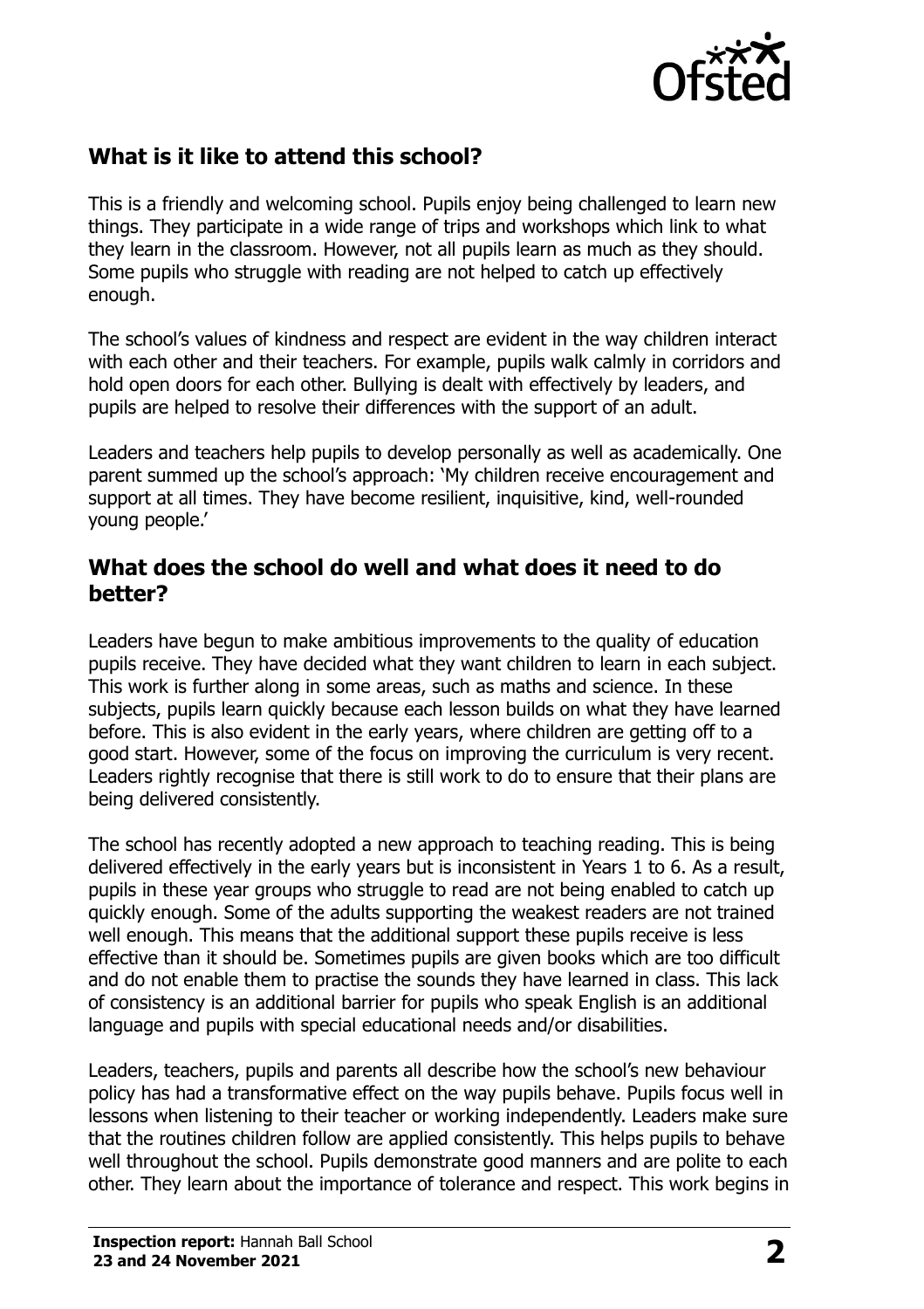

the early years. Children in reception learn as a result of adults modelling polite language and behaviour.

Leaders have made pupils' personal development a priority. Pupils learn about how to stay safe in their local community as well as when online. They appreciate activities and workshops run by a wide range of visitors. There is a strong focus on how to look after their mental and physical health, and this begins in the early years. Some pupils enjoy the opportunity to take on a leadership role, such as joining the school council. There are lots of opportunities for all pupils to contribute to decisions about the school. For example, pupils recently voted on what to name their school houses, and on how to improve the playground. Pupils participate in a range of well-attended clubs, including karate, football, science and sewing.

Leaders have focused on improving the quality of teaching. Teachers benefit from regular opportunities to discuss what works best in the classroom. They appreciate learning from each other. They know that leaders think about their well-being and workload when making decisions.

Leaders have introduced a large number of initiatives. While many of these are proving effective, they have not made sure the most important areas are prioritised. Governors are knowledgeable about the school and take decisive action in response to information they receive. However, they do not always check that leaders' actions are having their desired impact.

### **Safeguarding**

The arrangements for safeguarding are effective.

Leaders have ensured that staff are trained in how to identify and report safeguarding concerns. As a result, issues are spotted and passed on promptly, following the school's system. Leaders act quickly and effectively to keep children safe by using their knowledge of pupils and their families. Leaders work with external agencies, drawing on further support and expertise where required. Leaders' actions are effective in keeping children safe. However, sometimes the way these actions are recorded is not detailed or clear enough.

# **What does the school need to do to improve?**

#### **(Information for the school and appropriate authority)**

■ Leaders have not ensured that the teaching of phonics is consistently effective. Some teachers and support staff working with children who are struggling do not have the expertise they need to help them to catch up. Sometimes the books pupils are given are not at the right level. Leaders must provide training to ensure that teaching and additional support are effective. This will help those pupils who are struggling to become fluent readers.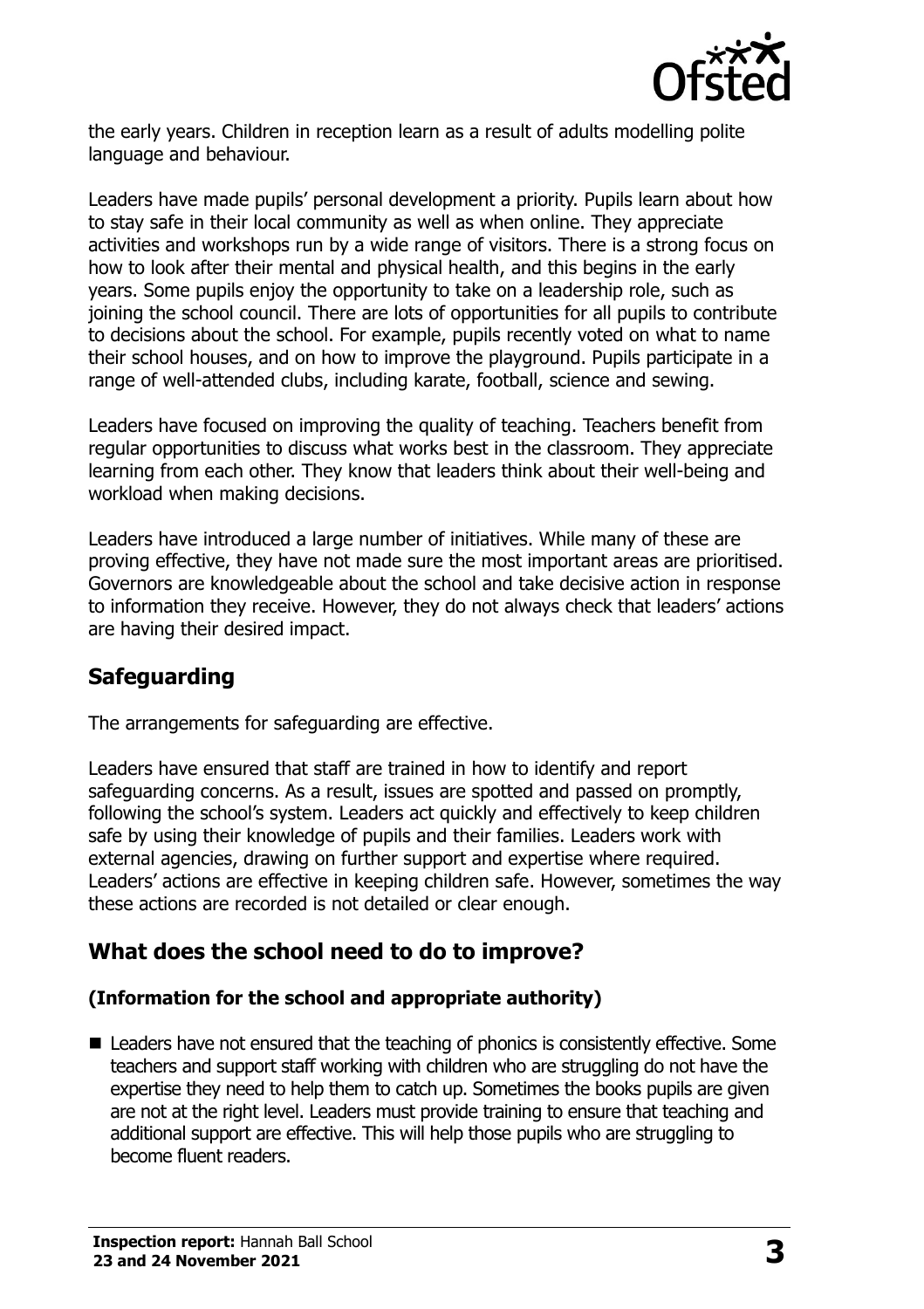

- While leaders' actions to keep children safe are effective, they must make sure that the documentation to support them is detailed and robust. This will enable them to ensure that absolutely nothing is missed, particularly when children move schools.
- Leaders and governors have not brought about quick enough improvement in the quality of education at the school, particularly reading. Many of the developments to the curriculum are very recent and some are not implemented consistently. Leaders must focus more precisely on the things that will make the greatest difference to pupils. Governors must assure themselves that leaders' actions in these areas are having their intended impact.

### **How can I feed back my views?**

You can use [Ofsted Parent View](http://parentview.ofsted.gov.uk/) to give Ofsted your opinion on your child's school, or to find out what other parents and carers think. We use information from Ofsted Parent View when deciding which schools to inspect, when to inspect them and as part of their inspection.

The Department for Education has further quidance on how to complain about a school.

If you are the school and you are not happy with the inspection or the report, you can [complain to Ofsted.](http://www.gov.uk/complain-ofsted-report)

#### **Further information**

You can search for [published performance information](http://www.compare-school-performance.service.gov.uk/) about the school.

In the report, '[disadvantaged pupils](http://www.gov.uk/guidance/pupil-premium-information-for-schools-and-alternative-provision-settings)' refers to those pupils who attract government pupil premium funding: pupils claiming free school meals at any point in the last six years and pupils in care or who left care through adoption or another formal route.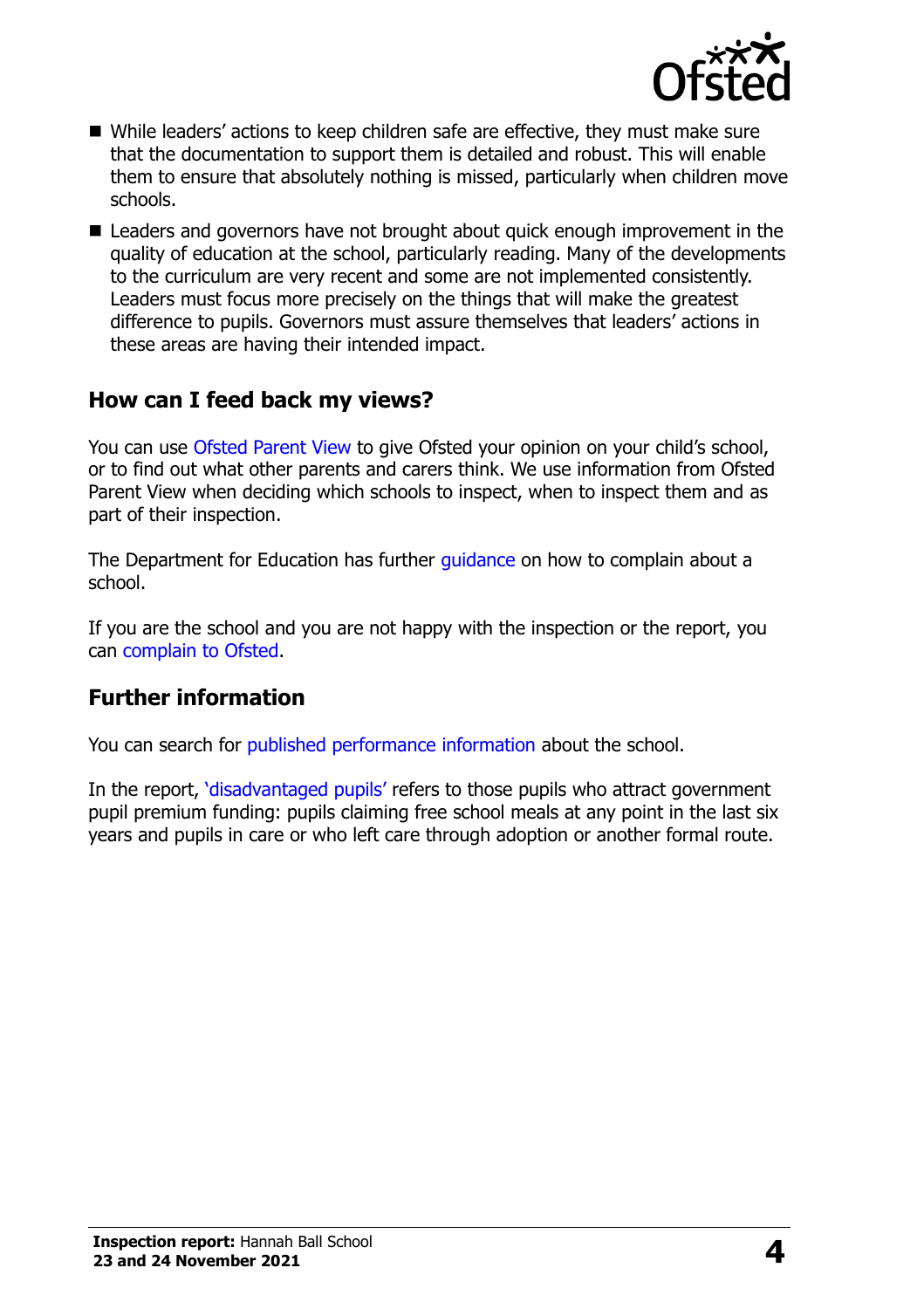

# **School details**

| Unique reference number             | 110324                                                              |
|-------------------------------------|---------------------------------------------------------------------|
| <b>Local authority</b>              | Buckinghamshire                                                     |
| <b>Inspection number</b>            | 10200864                                                            |
| <b>Type of school</b>               | Primary                                                             |
| <b>School category</b>              | Maintained                                                          |
| Age range of pupils                 | 4 to 11                                                             |
| <b>Gender of pupils</b>             | Mixed                                                               |
| Number of pupils on the school roll | 175                                                                 |
| <b>Appropriate authority</b>        | The governing body                                                  |
| <b>Chair of governing body</b>      | Jo Warnock-Horn                                                     |
| <b>Headteacher</b>                  | Nicholas Hingley                                                    |
| Website                             | www.hannahball.bucks.sch.uk                                         |
| <b>Dates of previous inspection</b> | 6 and 7 December 2017, under section 5<br>of the Education Act 2005 |

### **Information about this school**

 $\blacksquare$  The school does not currently use any alternative provision.

### **Information about this inspection**

The inspectors carried out this inspection under section 5 of the Education Act 2005.

This was the first routine inspection of the school to be completed since the COVID-19 pandemic began. Inspectors discussed the impact of the pandemic with school leaders and have taken that into account in their evaluation.

- Inspectors met with leaders, including the headteacher, deputy headteacher and special educational needs and disabilities coordinator, and governors, including the chair of the governing body.
- Inspectors carried out deep dives in four subjects: reading, mathematics, personal, social and health education and science. For each deep dive, inspectors met with subject leaders, looked at curriculum plans, visited a sample of lessons,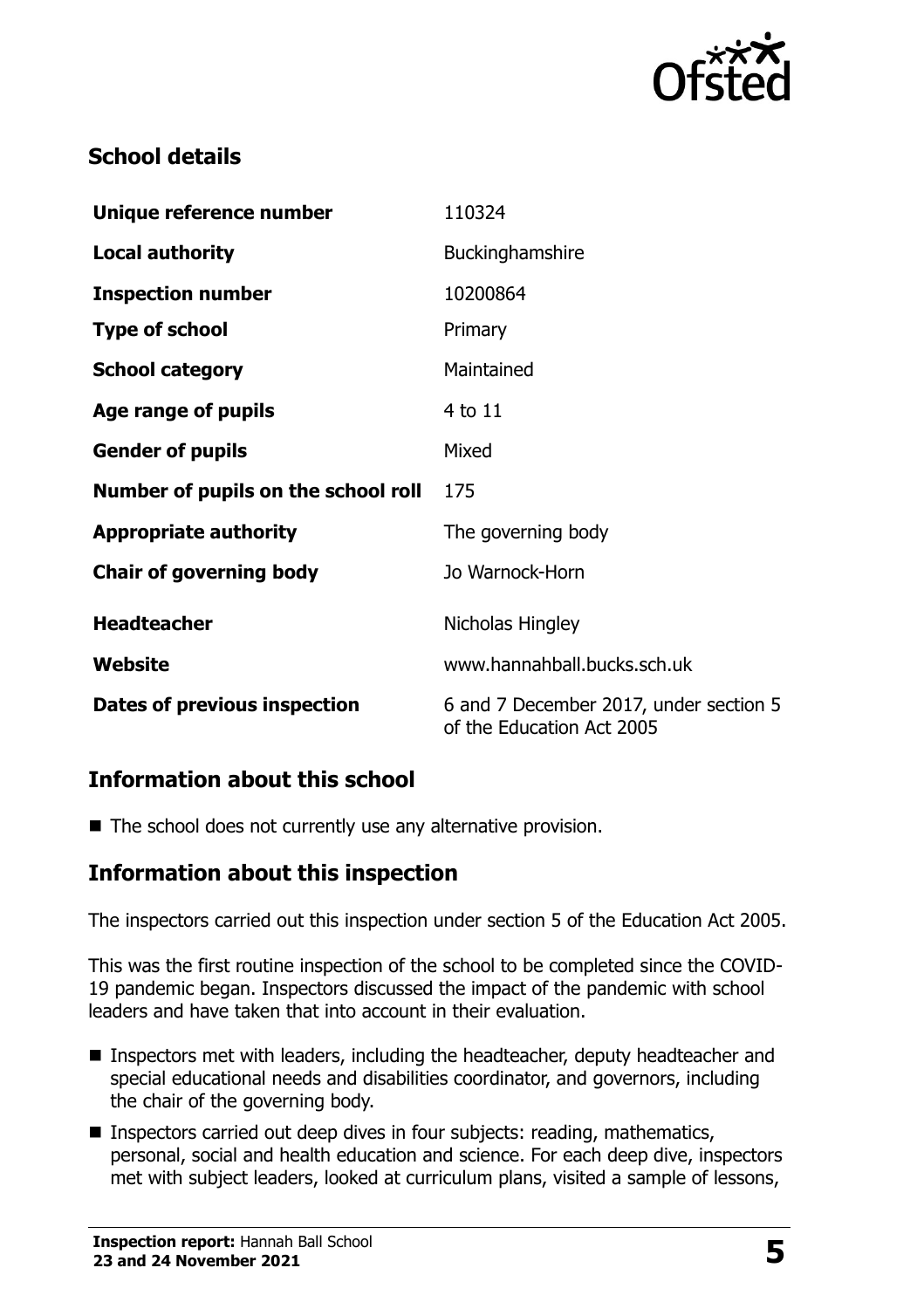

spoke to teachers, spoke to some pupils about their learning and looked at samples of their work.

- Inspectors met with safeguarding leaders, looked at records and policies relating to safeguarding and talked to pupils, staff, governors and the local authority about this aspect of the school's work. Inspectors also reviewed the school's employment checks on staff.
- Inspectors met with many pupils to discuss their views of the school and took into consideration responses to the pupils' survey.
- Inspectors also met with a wide range of staff and took into account their responses to the confidential survey for staff.
- Inspectors reviewed and scrutinised a range of the school's documentation, including leaders' plans for improving the school, their evaluation of how well the school is currently performing, minutes of governing body meetings, and records of attendance and behaviour incidents.
- Inspectors met with some parents and considered their responses to Parent View, Ofsted's confidential parents' questionnaire, including a number of free-text responses.

#### **Inspection team**

Chris Ellison, lead inspector **Her Majesty's Inspector** Simon Francis **Contract Contract Contract Contract Contract Contract Contract Contract Contract Contract Contract Contract Contract Contract Contract Contract Contract Contract Contract Contract Contract Contract Contract**